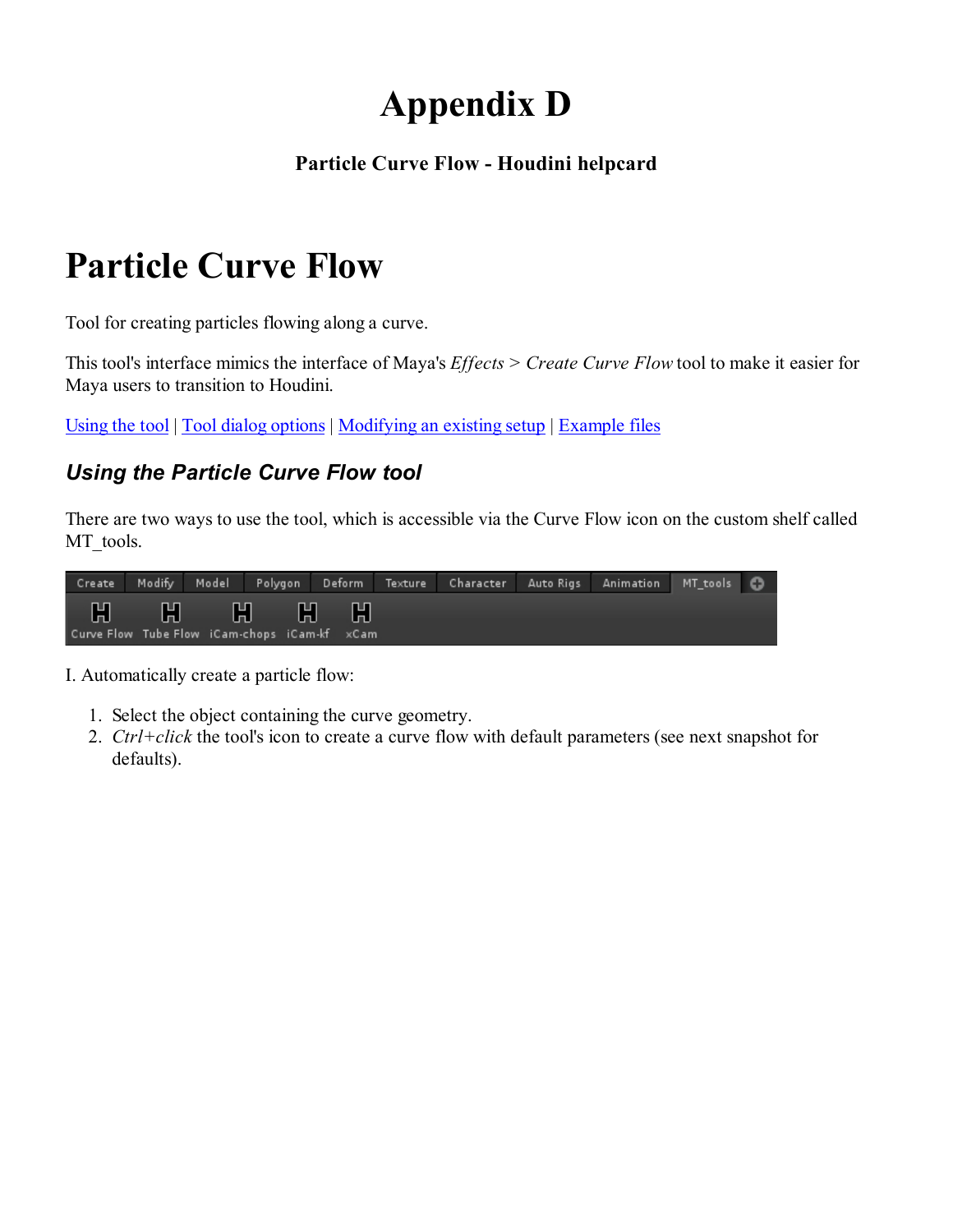| Curve Flow              |                           |           |  |
|-------------------------|---------------------------|-----------|--|
| Skin<br>Help<br>Edit    |                           |           |  |
| Flow Along Curve        |                           |           |  |
|                         | Flow Group Name           |           |  |
| Flow Creation Controls  |                           |           |  |
|                         | Attach Emitter to Origin: | M         |  |
|                         | Num Control Segments:     | 5         |  |
|                         | Num Control Subsegments:  | $\vert 4$ |  |
| Flow Attribute Controls |                           |           |  |
|                         | <b>Emission Rate:</b>     | 50        |  |
|                         | Random Motion Speed:      | 0.100     |  |
|                         | Particle Lifespan:        | 5.000     |  |
|                         | Traverse Time:            | 5.000     |  |
|                         |                           |           |  |
| Create                  | Apply                     | Close     |  |
|                         |                           |           |  |
|                         |                           |           |  |

II. Manually enter parameter values:

- 1. Select the object containing the curve geometry.
- 2. Click the tool's icon.
- 3. Modify the parameters available in the dialog (or use the default values), then press Create. The dialog will close automatically.

Alternatively, create several flows for the same curve selection using the Apply button, then press *Close* to close the dialog.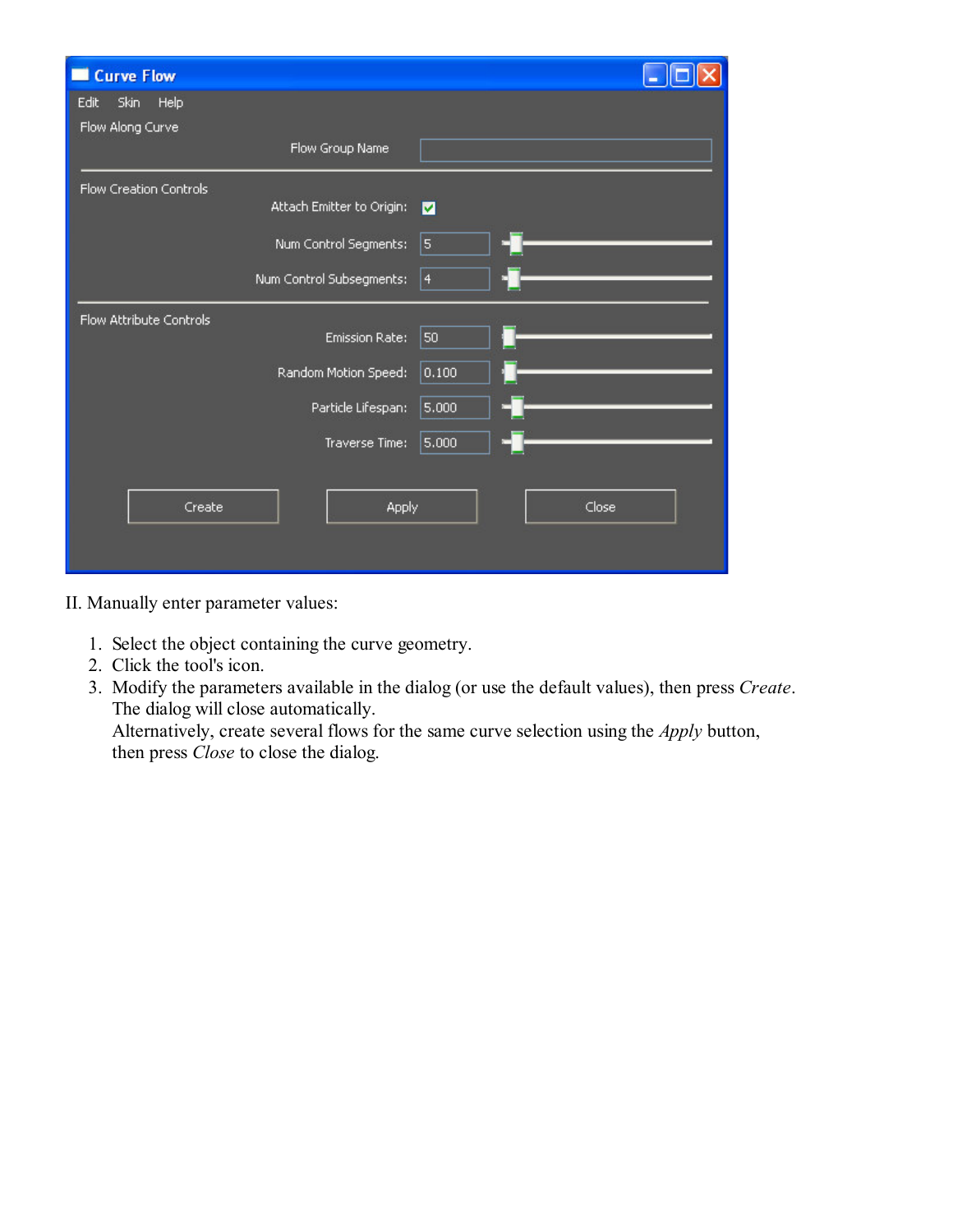| <b>Curve Flow</b><br>- 1 |                           |             |
|--------------------------|---------------------------|-------------|
| Skin<br>Help<br>Edit     |                           |             |
| Flow Along Curve         |                           |             |
|                          | Flow Group Name           | curveflow_1 |
| Flow Creation Controls   |                           |             |
|                          | Attach Emitter to Origin: | M           |
|                          | Num Control Segments:     | 15          |
|                          | Num Control Subsegments:  | 3           |
| Flow Attribute Controls  |                           |             |
|                          | <b>Emission Rate:</b>     | 1250        |
|                          | Random Motion Speed:      | 0.100       |
|                          | Particle Lifespan:        | 5.000       |
|                          | Traverse Time:            | 5,000       |
|                          |                           |             |
| Create                   | <b>Apply</b>              | Close       |
|                          |                           |             |

# Tool Dialog Options

#### Flow Along Curves

| <b>Flow Group Name</b> | Name of the geometry object which will contain the network created by the tool.<br>If you don't enter a name, Houdini creates a default name. |
|------------------------|-----------------------------------------------------------------------------------------------------------------------------------------------|
|                        |                                                                                                                                               |

#### Flow Creation Controls

| Attach Emitter to    | If on, the emitter created by the Curve Flow effect is placed at the origin of the                                                                                                                               |
|----------------------|------------------------------------------------------------------------------------------------------------------------------------------------------------------------------------------------------------------|
| Origin               | curve. If off, the emitter is placed at the world origin.                                                                                                                                                        |
| Num Control Segments | Sets the number of segments into which the curve is divided (along with Num<br>Control Subsegments). Higher numbers cause particles to follow the curve more<br>precisely. Lower numbers improve playback speed. |
| Num Control          | Sets the number of sub-segments. Higher numbers cause particles to follow the                                                                                                                                    |
| Subsegments          | curve more precisely. Lower numbers improve playback speed.                                                                                                                                                      |

#### Flow Attribute Controls

| <b>Emission Rate</b><br>Sets the number of particles emitted each second. |                                                                                                                 |
|---------------------------------------------------------------------------|-----------------------------------------------------------------------------------------------------------------|
| Random Motion Speed                                                       | Sets the magnitude of the arbitrary directional force applied to the particles as<br>they move along the curve. |
| Particles Lifespan                                                        | Sets how many seconds each emitted particle lives.                                                              |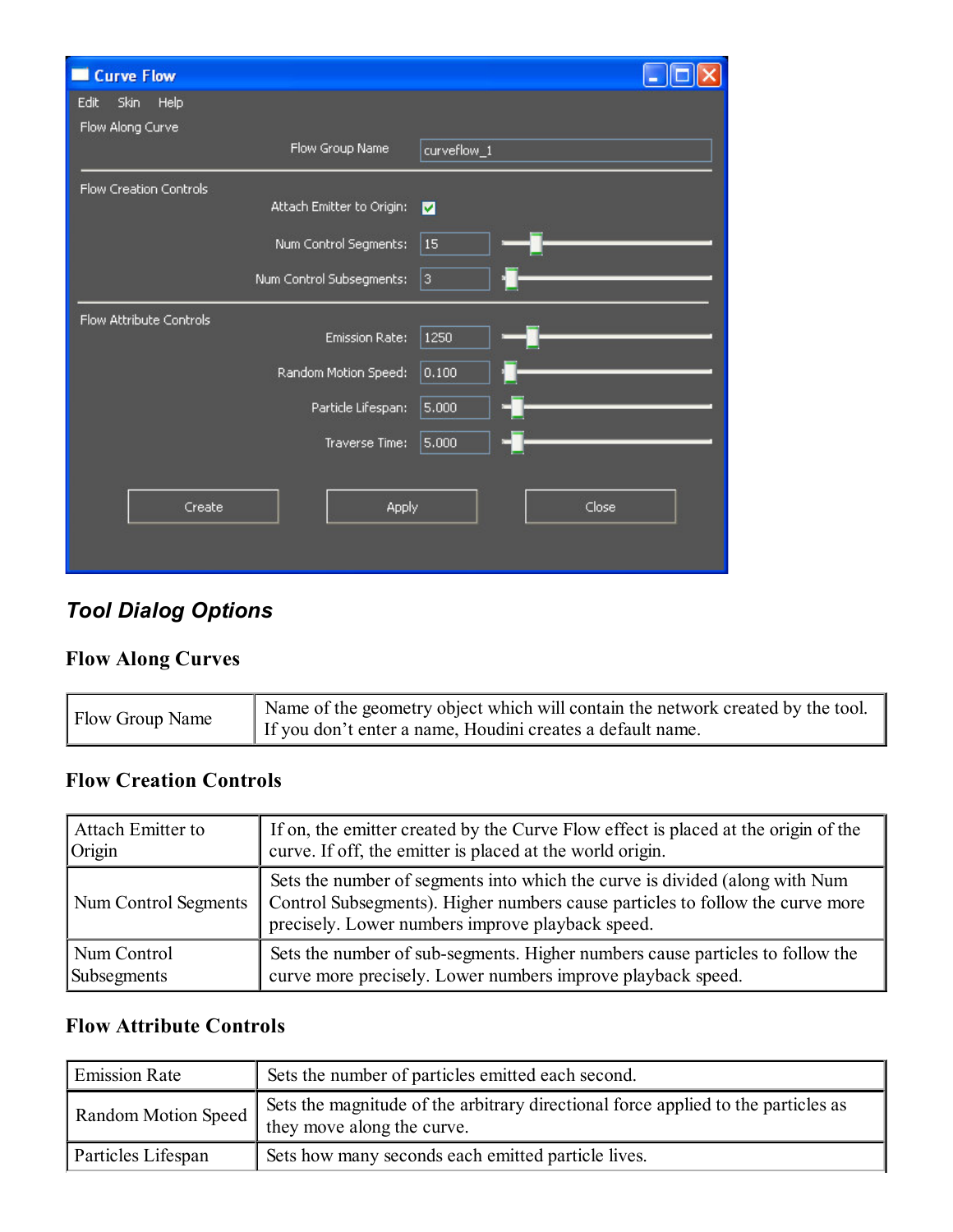|               | Determines how quickly the particles will traverse the curve (when they travel<br>close to it). For example with a lifespan of 5, the particles will try to traverse the<br>curve in 5 seconds. Higher values make the particles move slower.                                                                                                                                                                            |
|---------------|--------------------------------------------------------------------------------------------------------------------------------------------------------------------------------------------------------------------------------------------------------------------------------------------------------------------------------------------------------------------------------------------------------------------------|
| Traverse Time | Note: when lifespan is smaller than curve length, the particles may travel too<br>quickly to be affected by the default force magnitudes. You can use the force<br>parameters in the Curve $Flow$ > Forces tab to increase the edge force and/or the<br>radial force, which keep the particles close to the curve and guide them along the<br>curve. See the explanation on using the Forces tab below for more details. |

# Tool Dialog Menus

## Edit

| Save Settings          | Saves the dialog settings to \$HOUDINI HOME/houdini curve flow.pref, where<br>\$HOUDINI HOME is Houdini's home directory. For example, for Houdini 10, On<br>Windows it defaults to My Documents/houdini10.0/, whereas on Linux it defaults<br>to $\sim$ /houdini10.0/ |
|------------------------|------------------------------------------------------------------------------------------------------------------------------------------------------------------------------------------------------------------------------------------------------------------------|
| <b>Reset Settings</b>  | Resets the values to the defaults.                                                                                                                                                                                                                                     |
| <b>Import Settings</b> | Imports the settings from an external file.                                                                                                                                                                                                                            |
| <b>Export Settings</b> | Exports the settings to an external file.                                                                                                                                                                                                                              |

## Skin

| Light | 1 Sets the dialog's colors to lightgray background and black text font.  |
|-------|--------------------------------------------------------------------------|
| Dark  | Sets the dialog's colors to darkgray background and lightgray text font. |

# Help

|           | Opens this helpcard in a Houdini help browser.                                                                                                                                                                                                           |
|-----------|----------------------------------------------------------------------------------------------------------------------------------------------------------------------------------------------------------------------------------------------------------|
| Flow Tool | Help on Particle Curve   Note: You can also open the helpcard by hovering the mouse pointer over the<br>tool's icon and pressing F1. To enable this behavior, you need to enter the location<br>of this helpfile in the Help URL in the tool's Help tab. |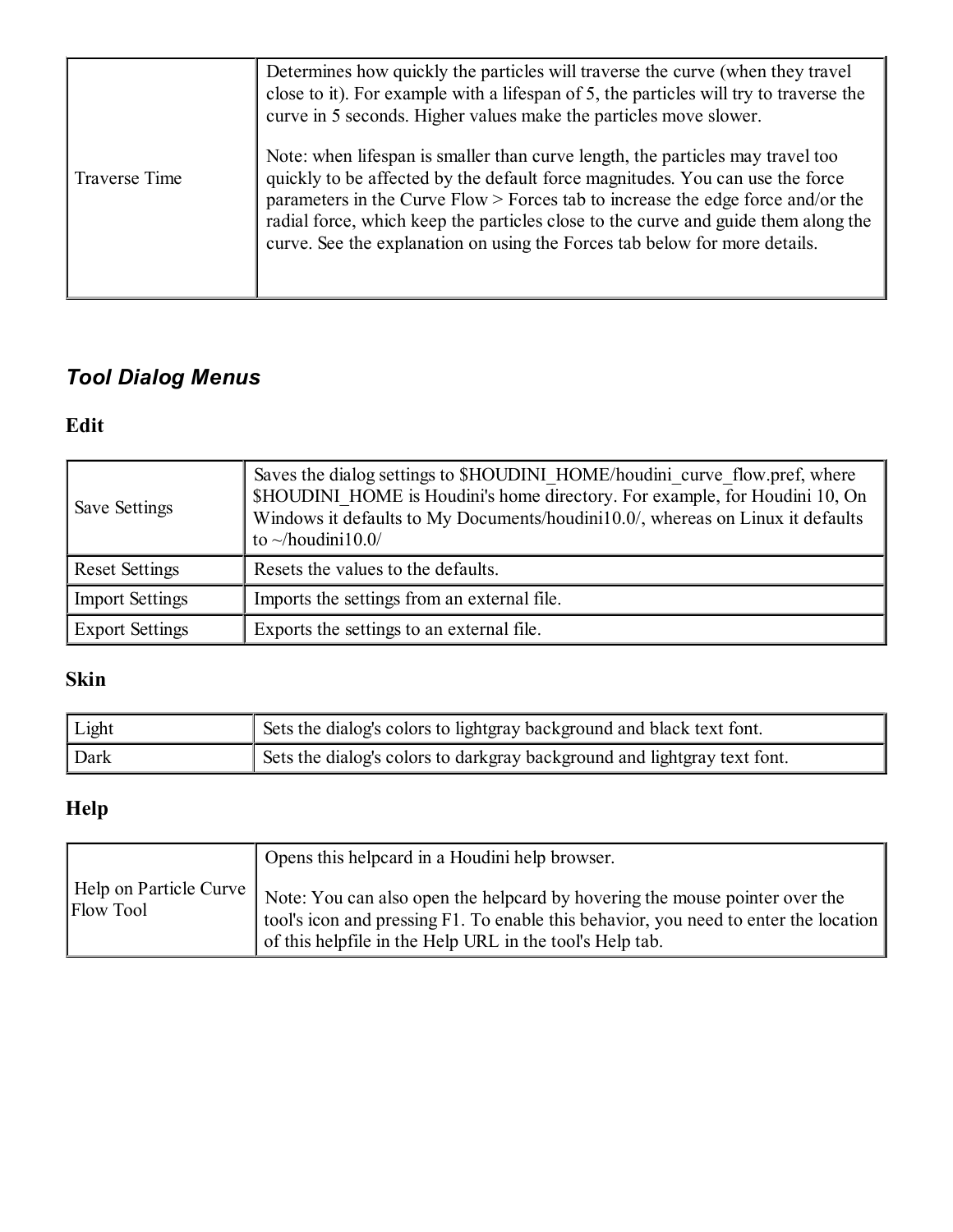| io Edit tool: curve_flow                                                  |  |  |  |  |  |
|---------------------------------------------------------------------------|--|--|--|--|--|
|                                                                           |  |  |  |  |  |
| B<br>C:/DOCUME~1/ADMINI~1/MYDOCU~1/houdini10.0/toolbar\default<br>Save To |  |  |  |  |  |
| Original tool file: \$HOME/houdini10.0/toolbar\default.shelf.             |  |  |  |  |  |
| Hotkeys<br>Options<br>Script<br>Help<br>Context                           |  |  |  |  |  |
| Help text                                                                 |  |  |  |  |  |
| #<br>◇丛中国◎夕俎同园<br>₩                                                       |  |  |  |  |  |
|                                                                           |  |  |  |  |  |
| 璽                                                                         |  |  |  |  |  |
|                                                                           |  |  |  |  |  |
|                                                                           |  |  |  |  |  |
| HD Non-Commercial Edition                                                 |  |  |  |  |  |
| 照<br>$-4$                                                                 |  |  |  |  |  |
| √ Help URL file:///C:/Documents%20and%20Settings/Administrator/My%20Docum |  |  |  |  |  |
| Cancel<br>Accept<br>Apply                                                 |  |  |  |  |  |

### Modifying an existing setup

After the tool's dialog window has been closed, users still have high-level control over the curve flow setup. This is done via spare parameters in the custom "Flow" tab of the geometry object created by the tool.

#### Flow Attributes

These are Flow Attribute settings replicated from the tool's dialog window.

While Maya's Create Curve Flow Effect tool does not allow changing the first three parameters after the effect has been created,

Houdini's procedural nature allows changing them as well.

Adjust the values, rewind to frame 1 if necessary, and rerun the particle simulation.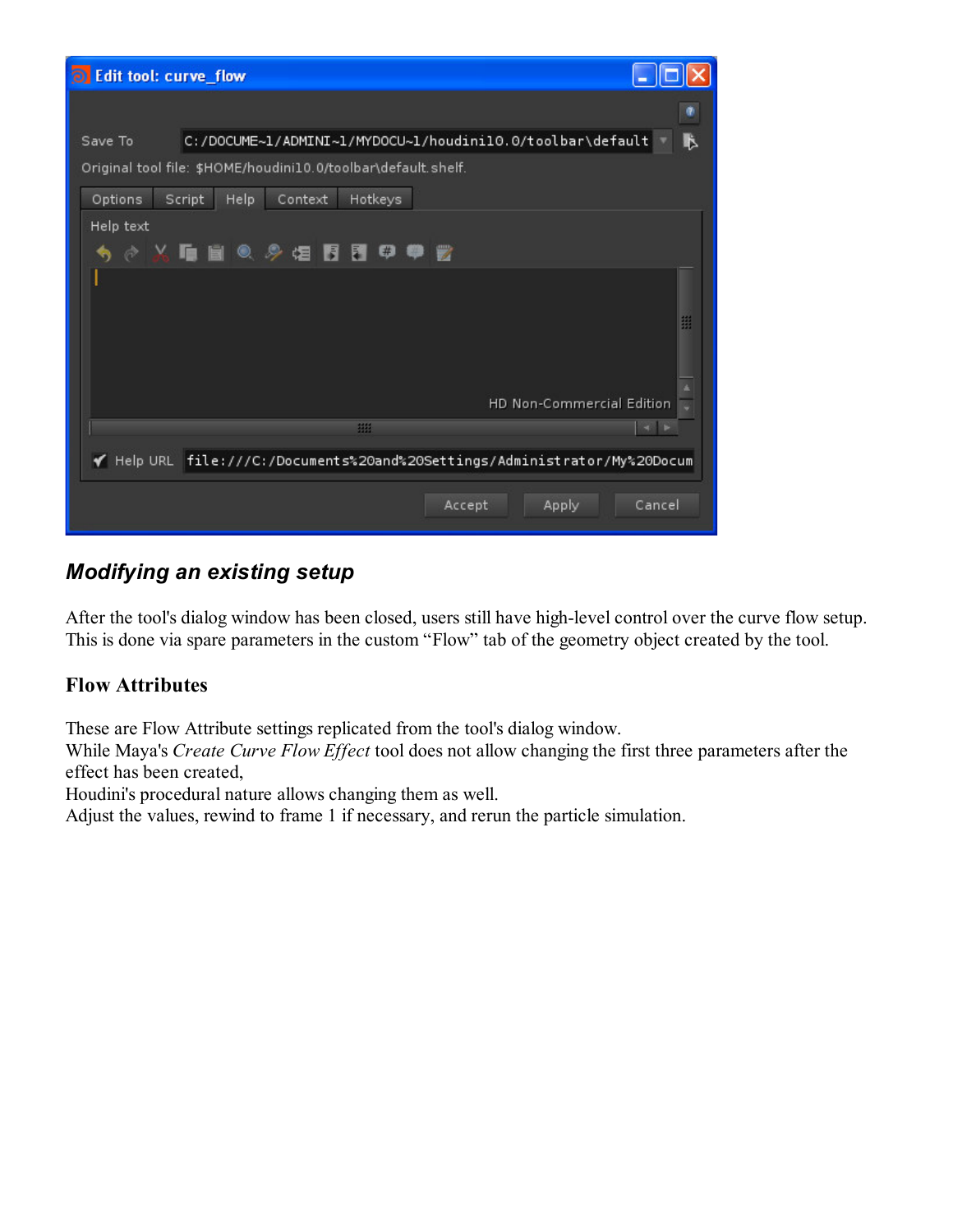| custom_flow_1<br>$-20$               | Take List 8<br>$\circ$   |      | $\circ$ |
|--------------------------------------|--------------------------|------|---------|
| $\frac{a}{m_0}$ obj<br>$\Rightarrow$ |                          | H    | œ       |
| Geometry custom_flow_1               |                          | ◆ 開  |         |
| Material<br><b>Transform</b>         | Misc<br>Render           | Flow |         |
| Flow Attributes                      | Particles<br>Forces      |      |         |
|                                      | ✔ Attach to curve origin |      |         |
| Segments                             | 13                       |      |         |
| Subsegments                          | з                        |      | 雦       |
| <b>Emission Rate</b>                 | 1250                     |      |         |
| Random Speed                         | 0.05                     |      |         |
| Particle Lifespan                    | 7.5                      |      |         |
| <b>Traverse Time</b>                 | 7.5                      |      |         |
|                                      |                          |      |         |
|                                      |                          |      |         |
|                                      |                          |      |         |
|                                      |                          |      |         |
|                                      |                          |      |         |

# Particles

| custom_flow_1<br>Take List 8 0<br>效。               |                         |                  |             |  |
|----------------------------------------------------|-------------------------|------------------|-------------|--|
| $\frac{a}{m_n}$ obj<br>nd)                         | ы                       |                  |             |  |
| Geometry custom_flow_1                             | 禁 開                     |                  |             |  |
| Material<br>Transform<br>Render<br>Flow<br>Misc    |                         |                  |             |  |
| Flow Attributes<br>Particles                       | Forces                  |                  |             |  |
|                                                    | Cache Simulation        |                  |             |  |
| Start Frame                                        |                         | End Frame<br>240 | Clear Cache |  |
| Source Radius                                      | 0.1                     | 0.1              |             |  |
| Velocity<br>o                                      |                         | O                | 0           |  |
| Velocity Variance                                  | 0.1                     | 0.01             | 0.1         |  |
| Speed Scale                                        | 1.03                    |                  |             |  |
| Current Speed Limit                                | 0.540904                |                  |             |  |
| ✔ Restrict Particle Speed                          | Max Particle Speed      | 1                |             |  |
| Catch Stray Particles<br>Max Stray Distance<br>0.3 |                         |                  |             |  |
|                                                    |                         |                  |             |  |
|                                                    |                         |                  |             |  |
|                                                    |                         |                  |             |  |
| Cache Simulation                                   | Enable/disable caching. |                  |             |  |

| Start/End Frame  | By default caching is set to run from the first until the last frame of the playbar. |
|------------------|--------------------------------------------------------------------------------------|
| Cache Simulation | $\parallel$ Enable/disable caching.                                                  |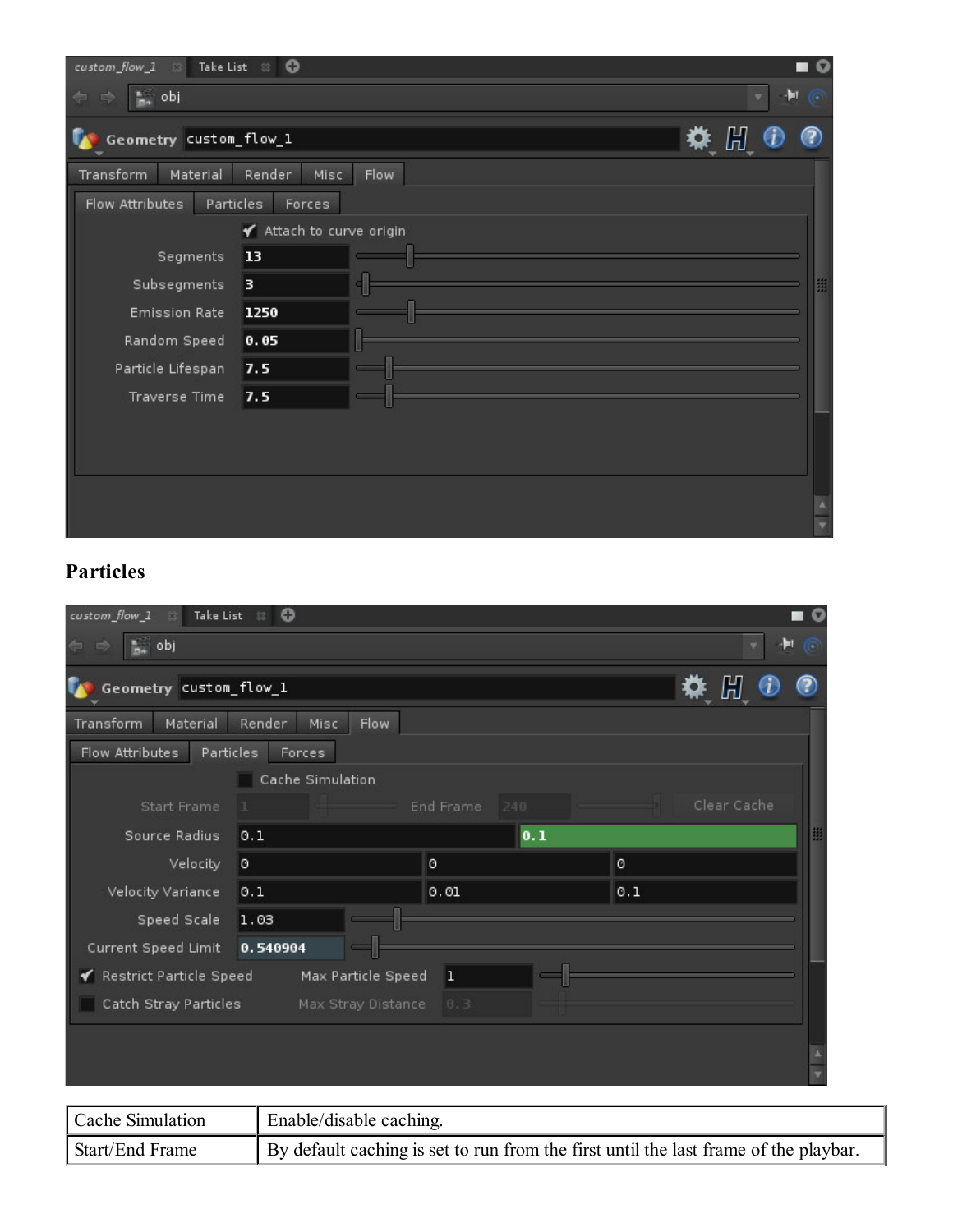| Clear Cache                    | Use to rerun a particle simulation when parameters have been changed or before<br>you disable caching.                                                                                                                                                                                                                                                                                                                                                                             |  |  |
|--------------------------------|------------------------------------------------------------------------------------------------------------------------------------------------------------------------------------------------------------------------------------------------------------------------------------------------------------------------------------------------------------------------------------------------------------------------------------------------------------------------------------|--|--|
| Source Radius                  | Sets the radius of the particle emitter.                                                                                                                                                                                                                                                                                                                                                                                                                                           |  |  |
| Velocity                       | Sets the initial velocity of the particles.                                                                                                                                                                                                                                                                                                                                                                                                                                        |  |  |
| <b>Velocity Variance</b>       | Adds variance to the initial velocity.                                                                                                                                                                                                                                                                                                                                                                                                                                             |  |  |
| Speed Scale                    | Adjusts particle speed to make sure they traverse the curve on time when the<br>particles are (slightly) too quick or too slow.                                                                                                                                                                                                                                                                                                                                                    |  |  |
| <b>Current Speed Limit</b>     | Used only for display purposes.                                                                                                                                                                                                                                                                                                                                                                                                                                                    |  |  |
| <b>Restrict Particle Speed</b> | If the Current Speed Limit displays a value close to or above 1, the default<br>magnitudes of the forces probably won't be enough to keep the particles close to<br>the curve. You can lower the ceiling of the particles' speed to keep them closer to<br>the curve. However, slowing the particles down will affect the amount of time it<br>takes them to traverse the curve. To avoid that, you can increase the forces that<br>act on the particles (see Forces tab) instead. |  |  |
| <b>Catch Stray Particles</b>   | Activates collision detection and ensures that particles are kept within a band<br>around the curve controlled by Max Stray Distance (although the fastest particles<br>may still be able to escape). Activating it may slow down simulation time<br>significantly, so it's best to keep it toggled off unless too many particles stray.                                                                                                                                           |  |  |

#### Forces

These parameters are parameters from the Point SOP, which feeds into the particle network. They have been exposed for convenience.

| $\textit{custom\_flow\_1}$<br>$-28$                | Take List 88           |           | $\circ$ |
|----------------------------------------------------|------------------------|-----------|---------|
| $\frac{a}{m}$ obj<br>$\Leftarrow$<br>$\Rightarrow$ |                        | $H \odot$ |         |
| Geometry custom_flow_1                             |                        | 桊 間       | ?       |
| Material<br>Transform                              | Misc<br>Flow<br>Render |           |         |
| Flow Attributes                                    | Particles<br>Forces    |           |         |
| <b>Effect Radius</b>                               | 0.01                   |           |         |
| Edge Force                                         | 1                      |           |         |
| Radial Force                                       | 1                      |           | 翼       |
| <b>Total Force Scale</b>                           | 1                      |           |         |
|                                                    |                        |           |         |
|                                                    |                        |           |         |
|                                                    |                        |           |         |
|                                                    |                        |           |         |
|                                                    |                        |           |         |
|                                                    |                        |           |         |
|                                                    |                        |           |         |
|                                                    |                        |           |         |

Effect Radius Radius of effect.